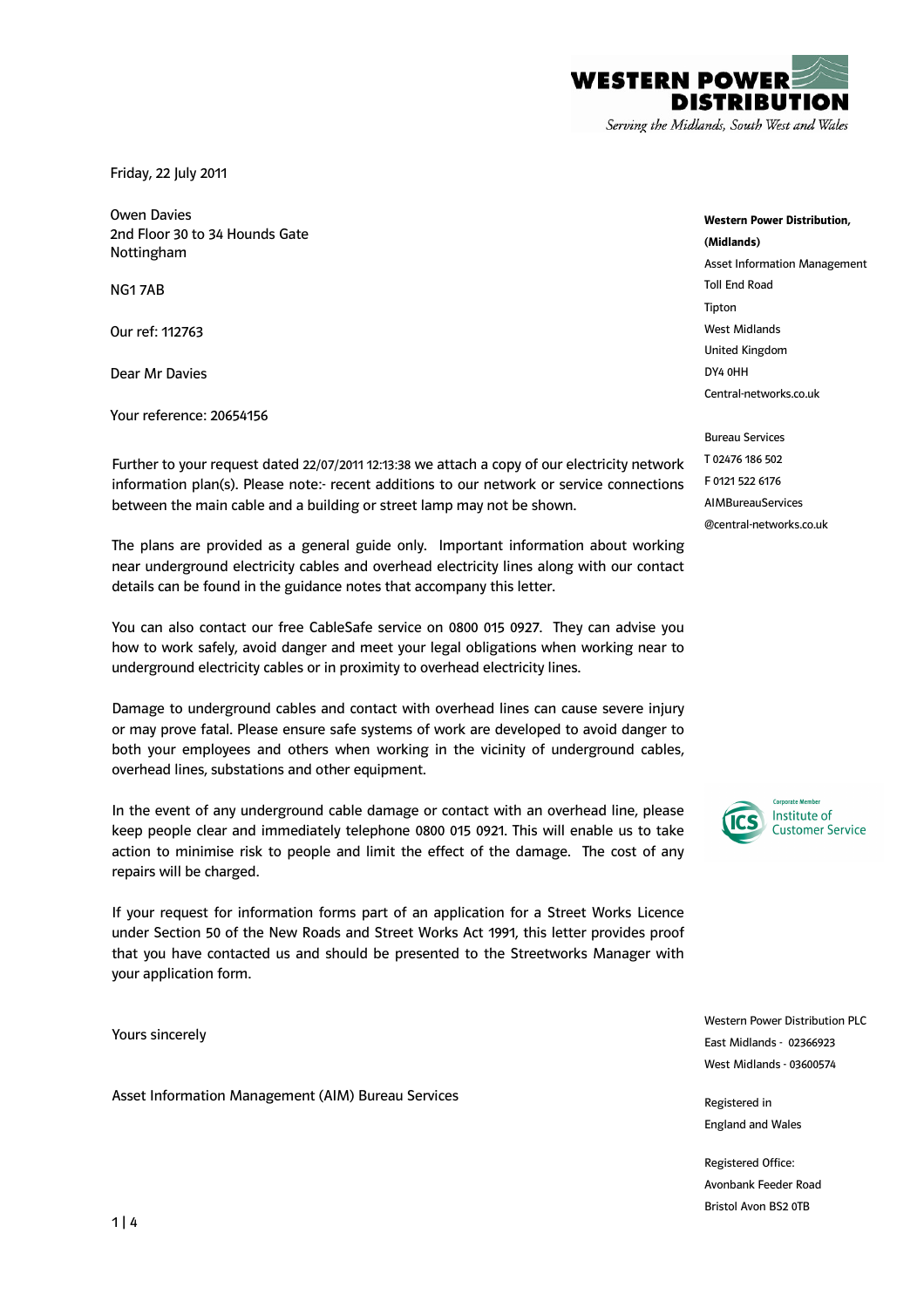

# Guidance for working near to electricity cables, overhead electricity lines and other electrical equipment operated by Western Power Distribution, Midlands

Underground electricity cables, overhead electricity lines and other electrical equipment may be extremely dangerous. Contact with an overhead line or damage to an underground cable, or other electrical equipment, is likely to result in severe burns or an injury that may prove fatal.

If you need to work near our underground electricity cables and overhead electricity lines then you must adopt a safe method of working to ensure danger is avoided. You should also seek advice if you do not have the skills or knowledge yourself.

The Health and Safety Executive Guidance Notes detail the key steps necessary to avoid damaging cables or making contact with overhead electric lines thus preventing injury. It is strongly recommended that these guidance notes are followed in order to comply with legislation and meet your legal duty.

- HSG47 Avoiding Danger from Underground Services
- GS6 Avoidance of danger from overhead electric power lines

The HSE Guidance Notes HSG47 and GS6 can be downloaded free of charge from: www.hse.gov.uk

## CableSafe

CableSafe is a free service provided by Western Power Distribution, Midlands. They can advise on how to work safely, avoid danger and meet your legal obligations when working near to our underground electricity cables or in proximity to our overhead electricity lines.

#### You can contact our CableSafe team on 0800 015 0927.

You can find more information about CableSafe and how to work safely near our underground electricity cables and overhead electricity lines on our web site: http://www.eon-uk.com/distribution/safety.aspx

## Useful telephone numbers

| CableSafe                   | 0800 015 0927 | (Mon-Fri 8.30am - 5.00pm)         |  |
|-----------------------------|---------------|-----------------------------------|--|
| <b>AIM Bureau Services</b>  | 02476 186 502 | (Mon-Fri 8.00am - 5.00pm)         |  |
| Alterations and diversions  | 0845 072 7270 | (Mon-Fri 8.00am - 5.00pm)         |  |
| General enquiries           | 0800 096 3080 | (Mon-Fri 8.30am - 5.00pm)         |  |
| Emergency cable damage line | 0800 015 0921 | (24 hours a day, 365 days a year) |  |
| Wayleave enquiries          | 0800 096 3080 | (Mon-Fri 8.00am - 5.00pm)         |  |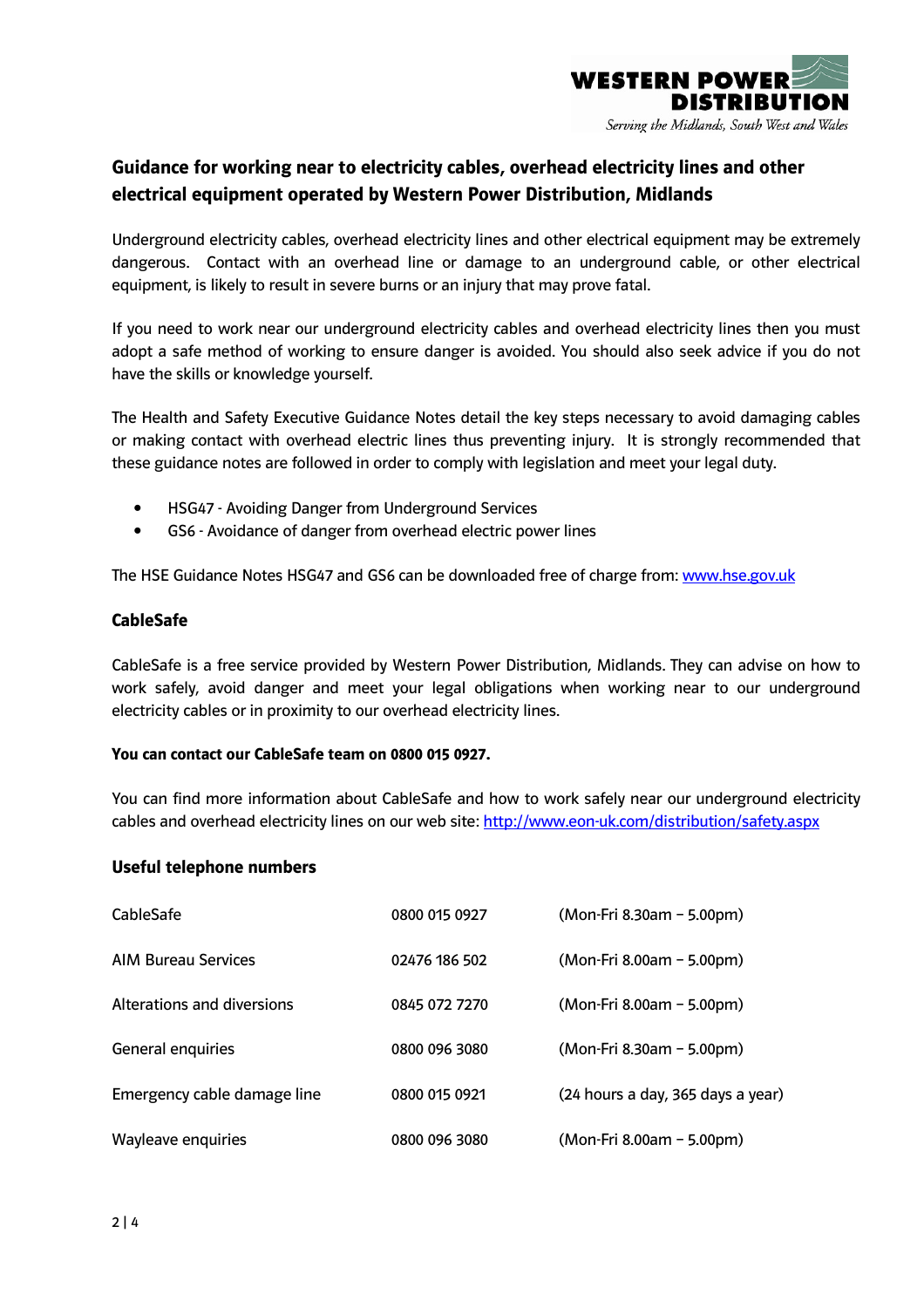

## Steps to help keep you safe

- If you are working within 5 metres of our 33kV, 66kV, 132kV underground electricity cables or within 10 metres of an overhead electricity line you should call our CableSafe team on 0800 015 0927 for free safety advice.
- Make sure you have up to date plans remember that recent additions to our network or service connections between the main cable and a building or street lamp may not be shown.
- **Look for signs of service cables** an electricity meter box or nearby streetlamp may give you an indication that service cables are present in your area of work.
- Non CN Network electricity cables, lines and equipment owned by others may also be present in addition to CN network. They are unlikely to be shown on our plans.
- Use a cable locator trace electricity cables and mark the position of them using paint or other waterproof marking on the ground.
- Hand dig trial holes to confirm the position of cables in close proximity to your area of your work and use spades and shovels rather than picks, pins or forks.
- Have an emergency plan so that everyone working on site understands what to do in the event of an underground electricity cable being damaged or contact being made with an overhead electricity line.
- If you are working within 10 metres of an overhead electricity line then it may be necessary for you to erect warning signs and markers, or height restriction goal posts. Other safety precautions may also be required, contact our CableSafe team for further guidance.
- If you are erecting a structure that could allow anyone standing on it, or its access device (ladder, scaffold, MEWP), to come within 3m of any overhead electric line then you must inform us. This is your duty and a legal requirement under the Electricity Safety, Quality & Continuity Regulations 2002.
- If you cannot work safely around the underground electricity cable or overhead electricity line, then you may need to get it moved to allow your works to go ahead. Call CableSafe for guidance.
- It is possible that cables or pipes may be embedded in concrete electricity cables embedded in concrete MUST be made 'dead' by Western Power Distribution or the cable owner before the concrete is broken out. Alternatively, another safe way of working should be agreed.
- Cables are sometimes covered by tiles or a marker tape these can be concrete, polythene or earthenware and are a useful early warning of the presence of cables; you should avoid disturbing any tiles or tape to expose the cable. Not all cables have these warning indicators.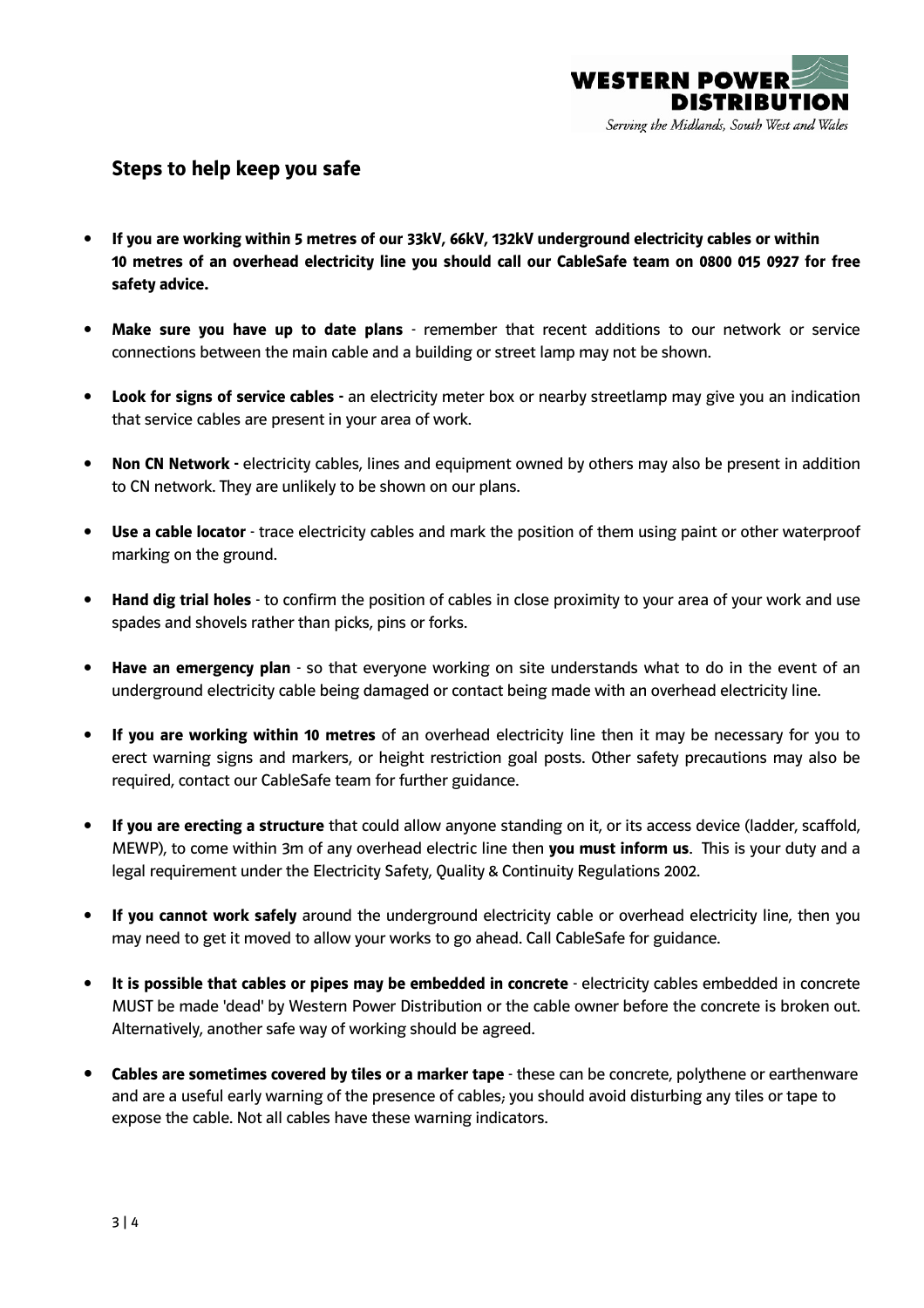

## Guide to Symbols

| Cable: LV<br><b>Overhead Line: LV</b><br><b>With Poles</b>                  | $\overline{\phantom{a}}$                                                                             | Electricity network<br>owned by independent<br>network operators in this<br>area (details not shown) | Embedded (Non-CN) network   |
|-----------------------------------------------------------------------------|------------------------------------------------------------------------------------------------------|------------------------------------------------------------------------------------------------------|-----------------------------|
| Cable: 6.6kV<br>Overhead Line: 6.6kV<br><b>With Poles</b>                   | 5                                                                                                    | <b>Pole Mounted Substation</b>                                                                       |                             |
| Cable: 11kV<br>Overhead Line: 11kV<br><b>With Poles</b>                     |                                                                                                      | <b>Ground Mounted</b><br>Substation                                                                  |                             |
| Cable: 25kV<br>Overhead Line: 25kV<br><b>With Poles</b>                     |                                                                                                      | Pole/Pole with Legs                                                                                  |                             |
| Cable: 33kV<br>Overhead Line: 33kV<br><b>With Poles</b>                     |                                                                                                      | Simple Stay                                                                                          |                             |
| Cable: 66kV<br>Overhead Line: 66kV<br><b>With Poles</b>                     | ÷,                                                                                                   | <b>Street Furniture</b>                                                                              |                             |
| Cable: 132kV<br>Overhead Line: 132kV<br><b>With Towers</b>                  |                                                                                                      | <b>Tower/Telecom Mast</b>                                                                            | TM                          |
| Cable: Not in Use<br>Overhead Line: Not in Use                              |                                                                                                      | <b>Telecom Network</b>                                                                               |                             |
| Cable: Future Use<br>Overhead Line Future Use                               | $\blacksquare$<br>G                                                                                  | LV Distribution Box                                                                                  |                             |
| <b>Miscellaneous Network</b>                                                |                                                                                                      | Joint                                                                                                |                             |
| <b>Assumed Route</b>                                                        | $\lambda$<br>€<br>Assumed route                                                                      | Joint Bay                                                                                            |                             |
| *WARNING*<br>Non-CN Network or<br><b>Embedded Network</b>                   | <b>Electricity Network</b><br>owned by others in this<br>area which may not be<br>shown              | Pit: Inspection/Draw Box                                                                             |                             |
| *WARNING*<br>Pipe network                                                   | Earthenware pipe<br>network exists in this<br>area (Coventry only)                                   | Ducting:<br>Pipes/Spare                                                                              | <b>2P1S</b>                 |
| *WARNING*<br><b>HV STA Cables</b>                                           | <b>Steel Tape Armoured HV</b><br>cables exist in this area<br>but may not be labelled<br>on the plan | <b>Fully Ducted Cable</b>                                                                            | [o] beside cable annotation |
| <b>*WARNING*</b><br>Network operating at<br>33,000 volts (33kV) or<br>above | High voltage network<br>operating at 33kV, 66kV,<br>or 132kV in this area                            | Land may be<br>contaminated in this area                                                             |                             |
| *WARNING*<br><b>Unarmoured Cables</b>                                       | Unarmoured cables exist<br>in this area but may not<br>be labelled on the plan                       | Local environmentally<br>sensitive area                                                              |                             |